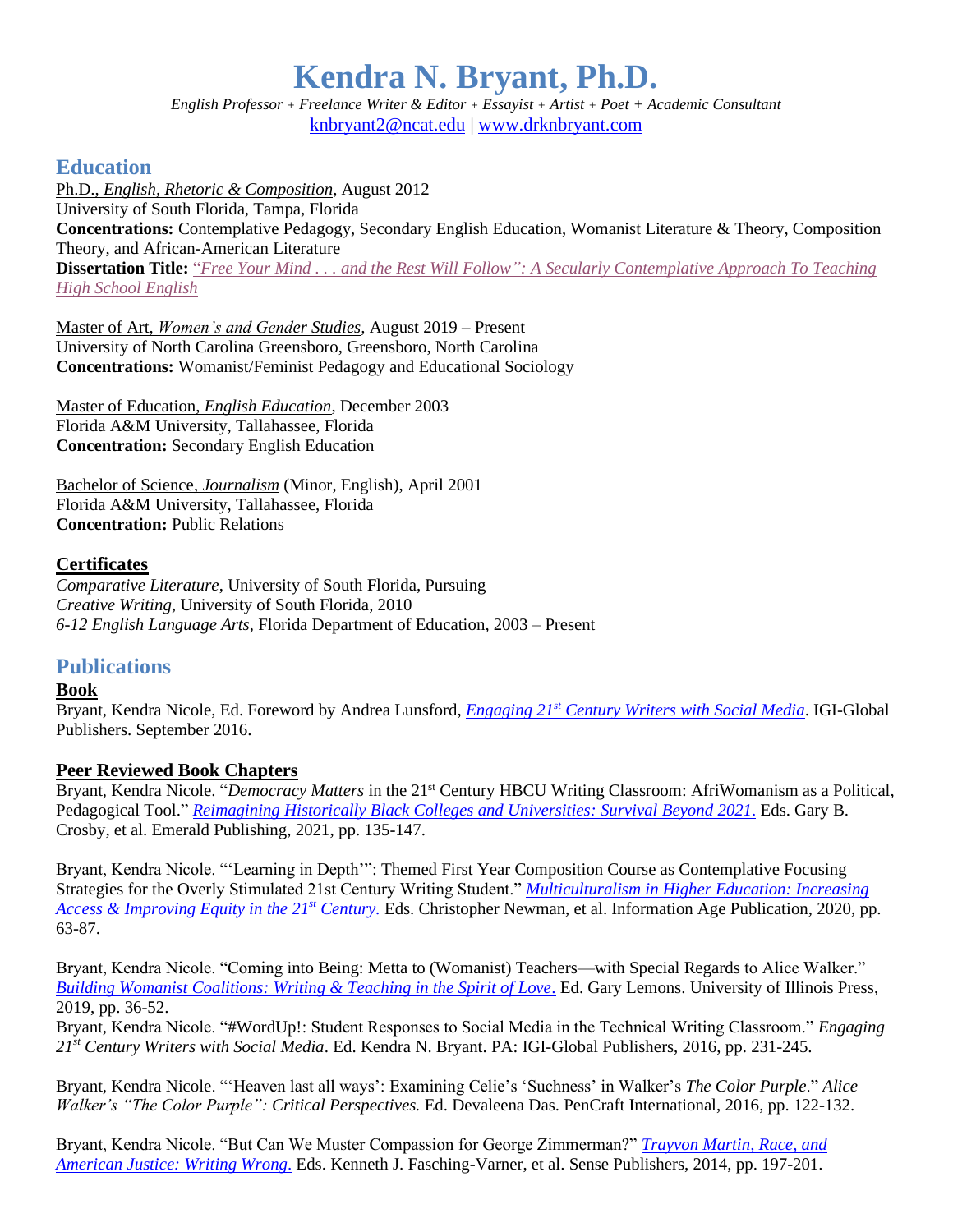Bryant, Kendra Nicole. "Composing Online: Integrating Blogging into a Contemplative Classroom." *[Exploring](https://www.igi-global.com/book/exploring-technology-writing-writing-instruction/75467)  [Technology for Writing and Writing Instruction](https://www.igi-global.com/book/exploring-technology-writing-writing-instruction/75467)*. Eds. Kristine Pytash and Rick Ferdig. IGI- Global Publishers, July 2013, pp. 77-99.

Bryant, Kendra Nicole. "Dear Zora: Letters from the New Literati." *["The Inside Light": New Critical Essays on Zora](https://products.abc-clio.com/abc-cliocorporate/product.aspx?pc=D6819C)  [Neale Hurston](https://products.abc-clio.com/abc-cliocorporate/product.aspx?pc=D6819C)*. Ed. Dr. Deborah G. Plant. Praeger, 2010, pp. 181-195.

#### **Peer Reviewed Journal Articles**

Bryant, Kendra Nicole. "'The Writing's on the Wall': Making the Case for Hieroglyphs in the 21<sup>st</sup> Century First Year Composition Classroom." *CLA Journal,* vol. 60, no. 2, Dec. 2016, pp. 191-208.

Bryant, Kendra Nicole. "*The Heart of a Woman*[: Re-Envisioning Maya Angelou's 'On the Pulse of Morning' in Light of](https://www.ucn.ca/sites/academics/facultyarts/programofferings/arts/humanities/The%20Quint/The%20Quint%20v7.4.pdf)  [Martin Luther King's 'I Have a Dream.'"](https://www.ucn.ca/sites/academics/facultyarts/programofferings/arts/humanities/The%20Quint/The%20Quint%20v7.4.pdf) *the quint: an interdisciplinary quarterly of the north* 7.4 (2015). Ed. Sue Matheson. University College of the North, pp. 67-79.

Bryant, Kendra Nicole. "The Making of a Western-Negro-Superhero-Savior: Django's Blue Velvet Fauntleroy Suit." *Studies in Popular Culture* 38.1 (2015). Ed. Rhonda Wilcox. Popular Culture Association in the South, pp. 65-83.

Bryant, Kendra Nicole. "'Me/We': Building an 'Embodied' Writing Classroom for Socially Networked, Socially Distracted Basic Writers." *Journal of Basic Writing* 32.2 (2013). Co-Eds. Hope Parisi and Cheryl C. Smith. City University of New York, pp. 51-79.

#### **Customized First Year Composition Texts**

Bryant, Kendra Nicole, Ed. *The Aggie Writer*. MacMillan Publishers, 2020. (Compiled for North Carolina A&T State University's ENGL 100: *Ideas & Their Expressions I* course.)

Bryant, Kendra Nicole and Veronica Yon, Eds. *Writing from the Hill: An Introduction to Reading and Writing about Literature*. Pearson, 2015. (Compiled for Florida A&M University's ENC 1102: *Freshman Communicative Skills II* course.)

Bryant, Kendra Nicole and Jessica McKee, Eds. *Power to the Pen: Finding Agency through Argument*. Bedford/St. Martin's, 2010. (Compiled for University of South Florida's First Year Composition Program.)

#### **Newspaper Articles**

Bryant, Kendra Nicole. "FAMU faculty, students donate 300 books to DRS students." *Tallahassee Democrat*. 9 Dec. 2014, pp. C1-C2.

Bryant, Kendra Nicole. "Integrating Mindfulness in the High School English Classroom: An Excerpt." *The Holistic Educators Newsletter*. 23.1 (2012). 1-5. Eds. Susan Schiller and Gary Babiuk. University of Manitoba, pp. 1- 5.

#### **Poetry, Art, & Creative Non-Fiction**

Bryant, Kendra Nicole. *Affirming One Florida*. *[The One Florida Initiative: Reversing Reverse Discrimination](https://rowman.com/ISBN/9780761872764/The-One-Florida-Initiative-Reversing-Reverse-Discrimination)*. Eds. Adriel Hilton, Richard Gragg, and M. Urisa. University Press of America, Inc.: Rowman & Littlefield Publishing Group, 2021. Book Cover.

Bryant, Kendra Nicole. *Blues for Amiri*. *[Some Other Blues: New Perspectives on Amiri Baraka](https://ohiostatepress.org/books/titles/9780814214589.html)*. Ed. Jean-Philippe Marcoux. Ohio State UP, 2021. Book Cover.

Bryant, Kendra Nicole. ["sonnet no. 1 for the Black Lives Matter Movement."](http://www.glass-poetry.com/poets-resist/bryant-sonnet.html) *Glass: A Journal of Poetry*. www.glasspoetry.com. Ed. Sandra L. Faulkner. 17 June 2020. Poem.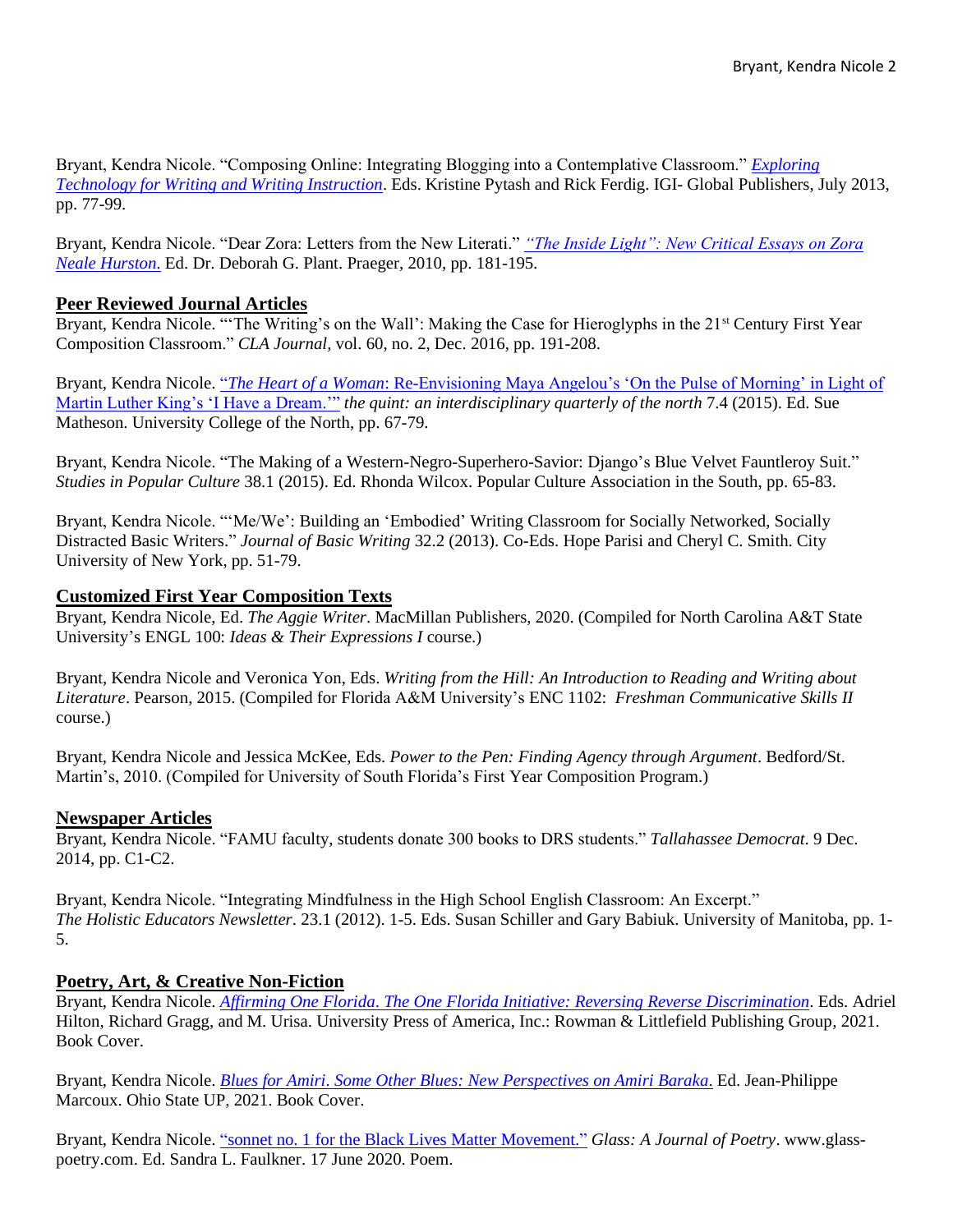Bryant, Kendra Nicole. ["haiku for George Floyd &](https://thenervousbreakdown.com/kbryant/2020/06/haiku-for-george-floyd-black-protestors/) Black protestors." *The Nervous Breakdown*. www.thenervousbreakdown.com. Ed. Blake Stewart. 2 June 2020. Poem.

Bryant, Kendra Nicole. *"*Celebration (after reading bell hooks' 'Remembered Rapture: The Writer at Work')" and "poem for Henry Ossawa Tanner, Aaron Douglas, Jacob Lawrence, et al." *Hooked on the Art of Love: My Call for Soul Work*. Ed. Gary Lemons. BookLocker, Inc., 2019. Poems.

Bryant, Kendra Nicole. "Let Trees Be Trees." *New Texas: A Journal of Literature & Culture*. www.newtexassulross.org. Ed. Dr. Francine Richter. 19 October 2018. Poem.

Bryant, Kendra Nicole. "Gays are going to hell: A Lesbian Teacher Tries to Teach Compassion." *[Solace: Writing, Refuge](https://www.blfpress.com/bookstore/solace-writing-refuge-and-lgbtq-women-of-color)  [and LGBTQ Women of Color](https://www.blfpress.com/bookstore/solace-writing-refuge-and-lgbtq-women-of-color)*. Eds. Stephanie A. Allen and Lauren Cherelle. BLF Press, 2016, pp. 23-33. Creative Non-Fiction Essay.

Bryant, Kendra Nicole. "Confessions." *Solace: Writing, Refuge and LGBTQ Women of Color*. Eds. Stephanie A. Allen and Lauren Cherelle. BLF Press, 2016, pp. 117-120. Poem.

Bryant, Kendra Nicole. "We Be Theorizin.'" *"The Inside Light": New Critical Essays on Zora Neale Hurston*. Ed. Dr. Deborah G. Plant. Praeger, 2010, pp. 263-265. Poem.

#### **Forthcoming Texts**

Bryant, Kendra Nicole. "I am that, too: Integrating the Black Womanist into the Composition Classroom." *Woke: Radical Black Feminist and Womanist Pedagogical Practices in the Spirit of Social Justice*. Eds. Gary Lemons and Cheryl Rodriguez. SUNY Press. Chapter Essay.

# **Freelance Writing & Editing Work**

Bryant, Kendra Nicole. "Cultural and Historical Background of *The Color Purple*." *Critical Insights: Alice Walker's "The Color Purple."* Ed. Jericho Williams. Salem Press, 2022. Chapter Essay.

Bryant, Kendra Nicole. "Using a Handbook," *Teaching with Lunsford Handbooks*, 4<sup>th</sup> edition. Ed. Michelle Clark. Macmillan Publishers, 2021.

Lunsford, Andrea. "Language," *Teaching with Lunsford Handbooks*, 4<sup>th</sup> edition. Ed. Michelle Clark. Macmillan Publishers, 2021.

Lunsford, Andrea. *Let's Talk with Readings*, 2<sup>nd</sup> edition. Ed. Marilyn Moller, W.W. Norton & Co., 2021.

Bryant, Kendra Nicole. "tanka | morning affirmations"; "tanka | honest to God Truth"; "tanka | braving"; and "tanka | July 8." *Sinister Wisdom 122*. Eds. Stephanie A. Allen and Lauren Cherelle. BLF Press, October 2021.

Lunsford, Andrea, et al. *Everyone's an Author*, 4<sup>th</sup> edition. Ed. Erica Wnek, W.W. Norton & Co., 2021.

Bryant, Kendra Nicole. "'What a Friend We Have in Jesus' [\(& Nikki\): A Musing Response to Nikki Giovanni's 'A Good](https://fightandfiddle.com/2020/10/31/what-a-friend-we-have-in-jesus-nikki-a-musing-response-to-nikki-giovannis-a-good-cry/)  [Cry.'"](https://fightandfiddle.com/2020/10/31/what-a-friend-we-have-in-jesus-nikki-a-musing-response-to-nikki-giovannis-a-good-cry/) *The Fight & The Fiddle*. Fightandfiddle.com. Ed. Lauren Alleyne. 31 October 2020.

Lunsford, Andrea. *Easy Writer*, 8<sup>th</sup> edition. Ed. Michelle Clark. MacMillan Publishers, 2020.

Bryant, Kendra Nicole. ["An Interview with Dr. Jennifer Abod,"](https://www.youtube.com/watch?v=hpuBD-eQj6g) *WSW Film Festival Talkback | The Edge of Each Other's Battles | The Vision of Audre Lorde*, ZAMI, Inc., Atlanta, GA, 2020.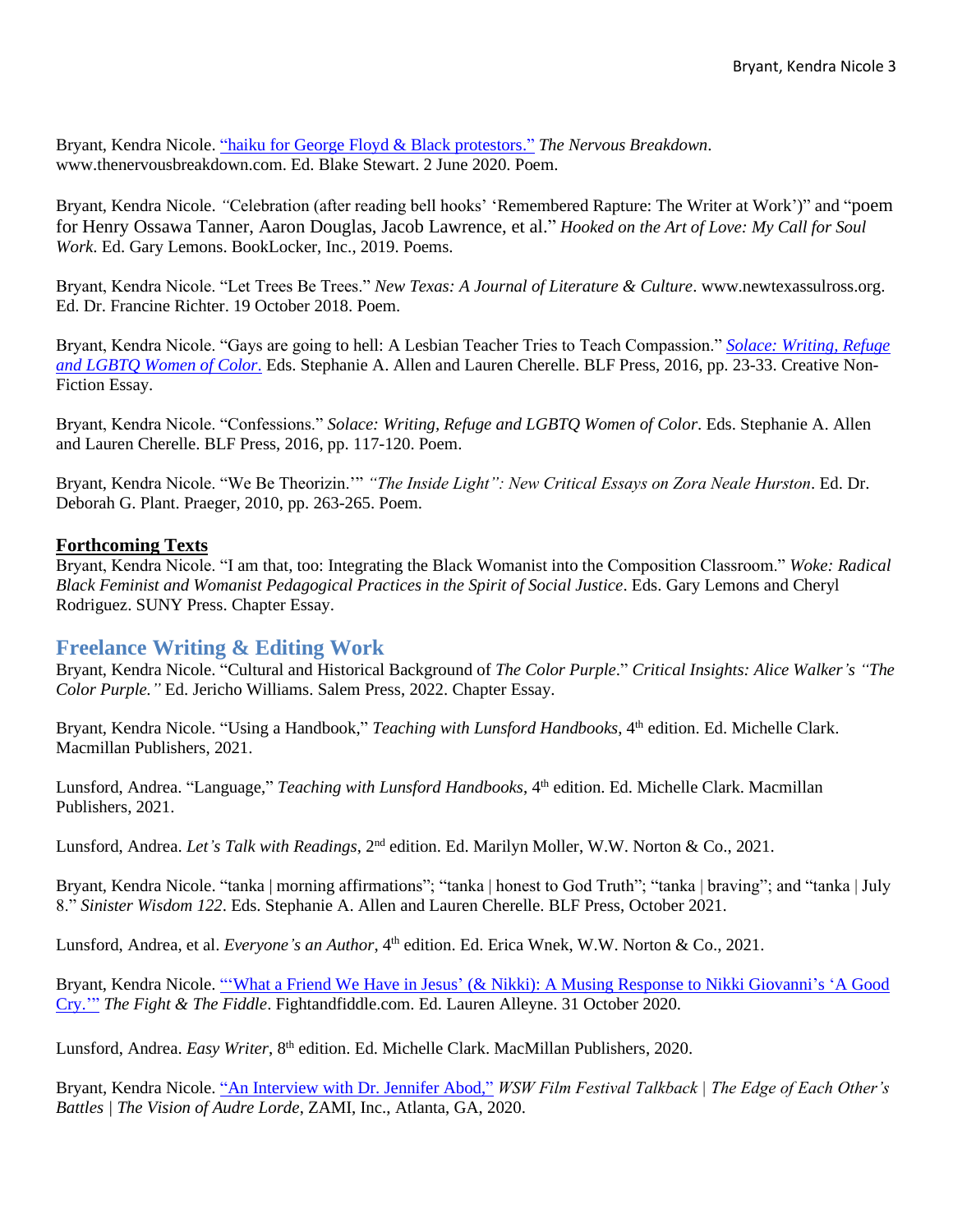# **Presentations**

#### **Academic Conferences**

*HBCUS and Composition Symposium,* Atlanta, GA Panelist, September 2019 **"'Black Talk': Exploring Nikki Giovanni's Speeches for the Undergraduate Writing Classroom"**

*International Modern Language Association,* Lisbon, Portugal Panelist, July 2019 **"Revisiting Sojourner Truth's 'Ain't I a Woman?' in the #metoo Era"** 

*Furious Flower Poetry Center,* Harrisburg, VA Presenter, June 2019 **"Teaching Nikki Giovanni's 'Ego Tripping' to Undergraduate Student-Teachers"**

*College Language Association,* Durham, NC Panelist, April 2019 **"Revisiting Sojourner Truth's 'Ain't I a Woman?' in the #metoo Era"**

*South Atlantic Modern Language Association,* Birmingham, AL Poster Presentation Exhibitor, November 2018 **"from Sojourner Truth's 'Ain't I a Woman?' to Tarana Burke's #metoo: The Significance of Womanist Voices in the 21st Century Composition Classroom"** 

*HBCUS and Composition Symposium,* Washington, DC Panelist, March 2018 **"'Self-Destruction': Black Student Writers in the Social Media Age"** 

*South Atlantic Modern Language Association,* Jacksonville, FL Poster Presentation Exhibitor, November 2016 **"'The Writing's on the Wall': Engaging Hieroglyphs in (Visual) Rhetoric & Composition Discourse and Instruction"**

*College Language Association,* Houston, TX Panelist, April 2016 **"'The Writing's on the Wall': The Absence of Hieroglyphics in Rhetoric & Composition Discourse and Instruction**

*Classroom Matters: Pedagogy in Practice and Philosophy,* University Writing Programs 2013 Conference*, University of Florida,* Gainesville, FL Panelist, February 2013 **"Blogging as a Contemplative Writing Practice"**

*South Atlantic Modern Language Association,* Atlanta, GA Panelist*,* November 2013 **"Alice Walker: A Contemporary American Woman Writer Confronting Changing Times"**

# **Guest Lectures & Workshops**

Vanderbilt University Graduate School's Organization of Black Graduate and Professional Students' *Using Your Scholarship as a Voice to Promote Social Justice* Panelist, October 2021

Vanderbilt University Graduate School's Organization of Black Graduate and Professional Students' *HERStories: A Panel Discussion on Black Women Professionals & Allyship in the Workplace*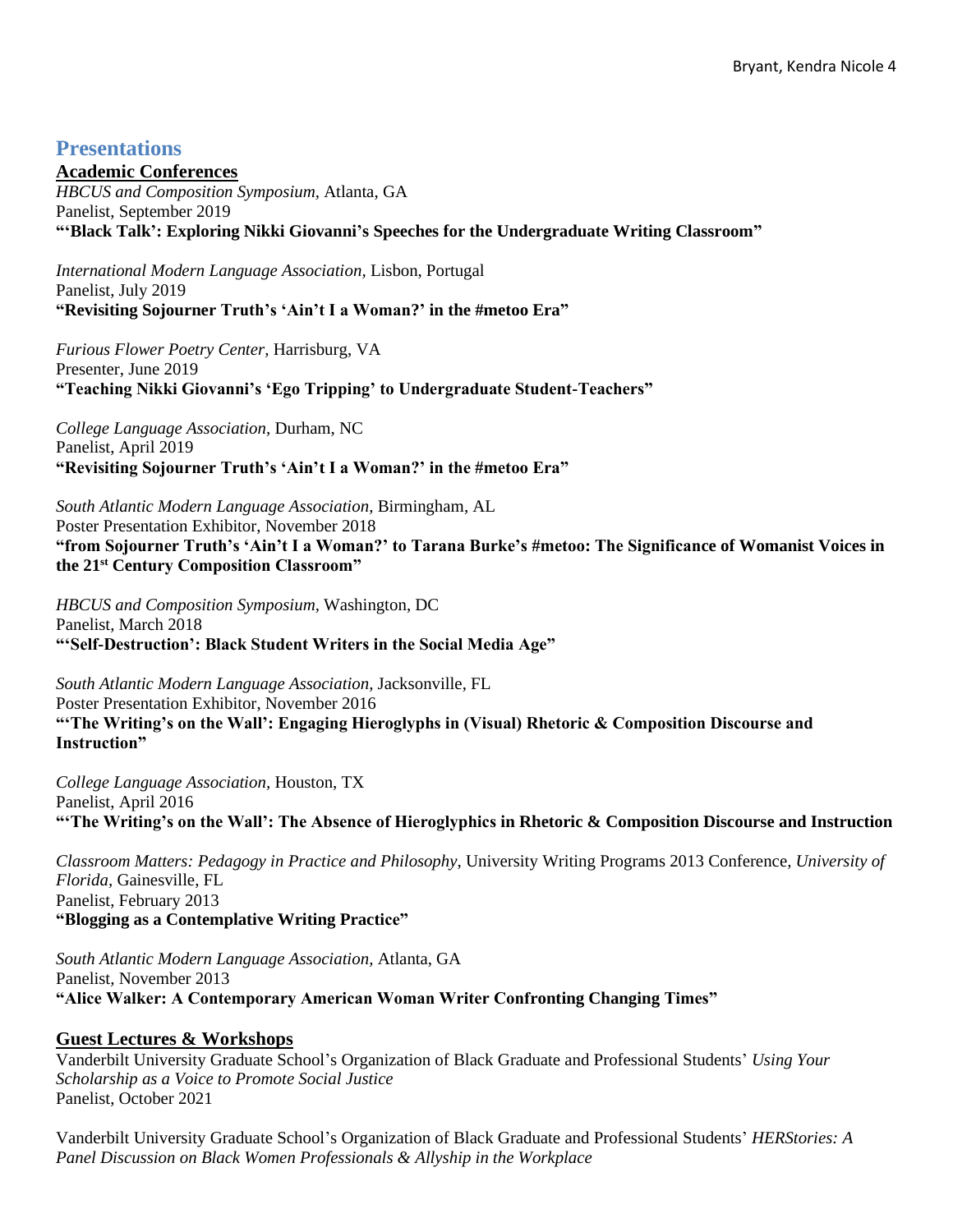Virtual Panelist, March 2021

University of North Carolina-Greensboro's *Blue Table Talk: Making Space for Black Women* Virtual Panelist, April 2021 **"Black Women and Intersectionality"**

*Bedford/St. Martin's New Scholars Program,*  Virtual Guest Lecturer, June 2020 **"'The Courage to Teach': A Workshop on Understanding and Integrating One's Teacherly Self into the Composition Classroom"**

*Vanderbilt University Graduate School,* Nashville, TN Panelist, October 2016 **"The Path to the Ph.D.: Unspoken Expectations. . . Navigating a System Where Passive Aggression is a Powerful Weapon"**

*Florida A&M University, Department of English & Modern Languages,* Tallahassee, FL Organizer, February 2016 **"Teaching with Lunsford's** *Writing in Action***" w/ Andrea Lunsford**

*"Write Your Way Up!" Week, Florida A&M University's Writing Center's* Tallahassee, FL Panelist, October 2015 **"Teacher Contributors to** *Writing from the Hill* **Discuss Their Work"**  *Florida A&M University's Teaching Learning Center,* Tallahassee, FL Workshop Facilitator & Organizer, April 2015 **"Cultivating Understanding and Compassion for LGBTQ Students: A Roundtable Discussion for Faculty"**

*Vanderbilt University Graduate School,* Nashville, TN Panelist, November 2013 **"To the Ph.D. and Beyond: Celebrating Diversity Now and Throughout Your Career"**

School of Journalism & Graphic Communications, Student Media Boot Camp, Florida A&M University, Tallahassee, FL Guest Lecturer, September 2013 **"Blogging and Creating a Professional Website using** *WordPress***"**

*College of Pharmacy & Pharmaceutical Sciences Seminar & Research Methods Course, Florida A&M University,*  Tallahassee, FL Guest Lecturer, June 2013 **"Principles of Writing"**

*"Write Your Way Up!" Week, Florida A&M University's Writing Center, Tallahassee, FL* Lecturer, October 2012 & 2013 **"Writing with Technology"** 

#### **Creative Exhibits & Presentations**

*Lyndon House Arts Center,* Athens, GA Visual Artist, January 2017 **"Visions of MLK 2017: Gallery Presentation of Poetry"**

*West End Performing Arts Center, March Exhibition,* Atlanta, GA Exhibitor, March 2015 **"Growth in Hard Places"**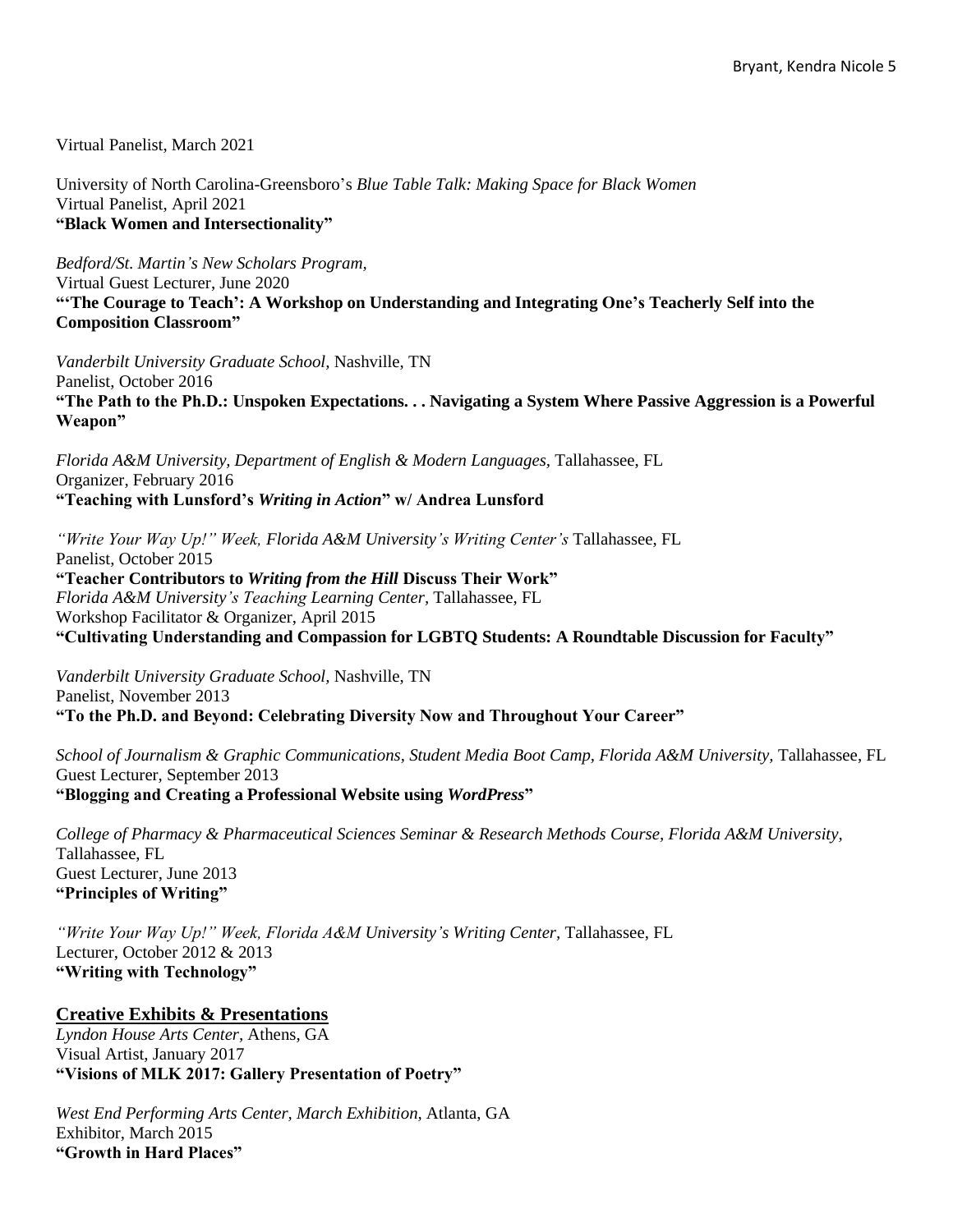*Florida A&M University's Faculty Art Exhibition,* Tallahassee, FL Exhibitor, January-February 2015 **"For Mike Brown and Others"**

*Florida A&M University's Faculty Art Exhibition,* Tallahassee, FL Exhibitor, January-February 2014 "**Martin, Malcolm, Mandela, & Mahatma: Martyrs for Civil Rights"**

# **Current Faculty Work**

#### *North Carolina A&T State University |* Greensboro, North Carolina **Assistant Professor of English, August 2018 – Present**

- ENGL 100 & 101: Ideas & Their Expressions I & II
- ENGL 240: Advanced Grammar & Argumentation
- ENGL 331: Writing, Science & Technology
- ENGL 492: Senior Seminar
- ENGL 660: African American Poetry II
- ENGL 755: Contemporary Grammar & Rhetoric
- ENGL 712: Teaching in Composition

## **English Department Administrative Work**

- Online Course Development, 2021
	- o English 714: Advanced Discourse Analysis: *aims to show students how discourse analysis provides a general framework to problem-oriented research, while enlightening them towards the genius and sociopolitical value of Black English*
- Composition Director, 2018 Present
	- o Chair the department's Composition Committee
	- $\circ$  Revised the First Year Composition, ENGL 100 & 101: Ideas & Their Expressions curriculum
	- $\circ$  Customized the ENGL 100 & 101: Ideas & Their Expressions textbook, garnering the department \$5 royalty per textbook sold
	- o Chaired *the Ethel F. Taylor First Year Composition Essay Contest & Colloquium,* 2018-2020

#### **English Department Service, August 2018 – Present**

- Composition Committee, Chair
- Handbook Policy Committee
- Strategic Planning Committee
- Creative Writing Committee
- Graduate Faculty Committee
- Secondary Ed Committee

#### **College of Arts, Humanities & Social Sciences Service**

• Reappointment, Promotion, and Tenure Standards Committee, 2019

#### **University Service**

- Text in Community, 2021
	- Diversity and Inclusion Committee, 2019 Present
		- o The Queer Coalition Task Force, Chair, 2021
- Faculty Hearing and Reconsideration Committee, 2019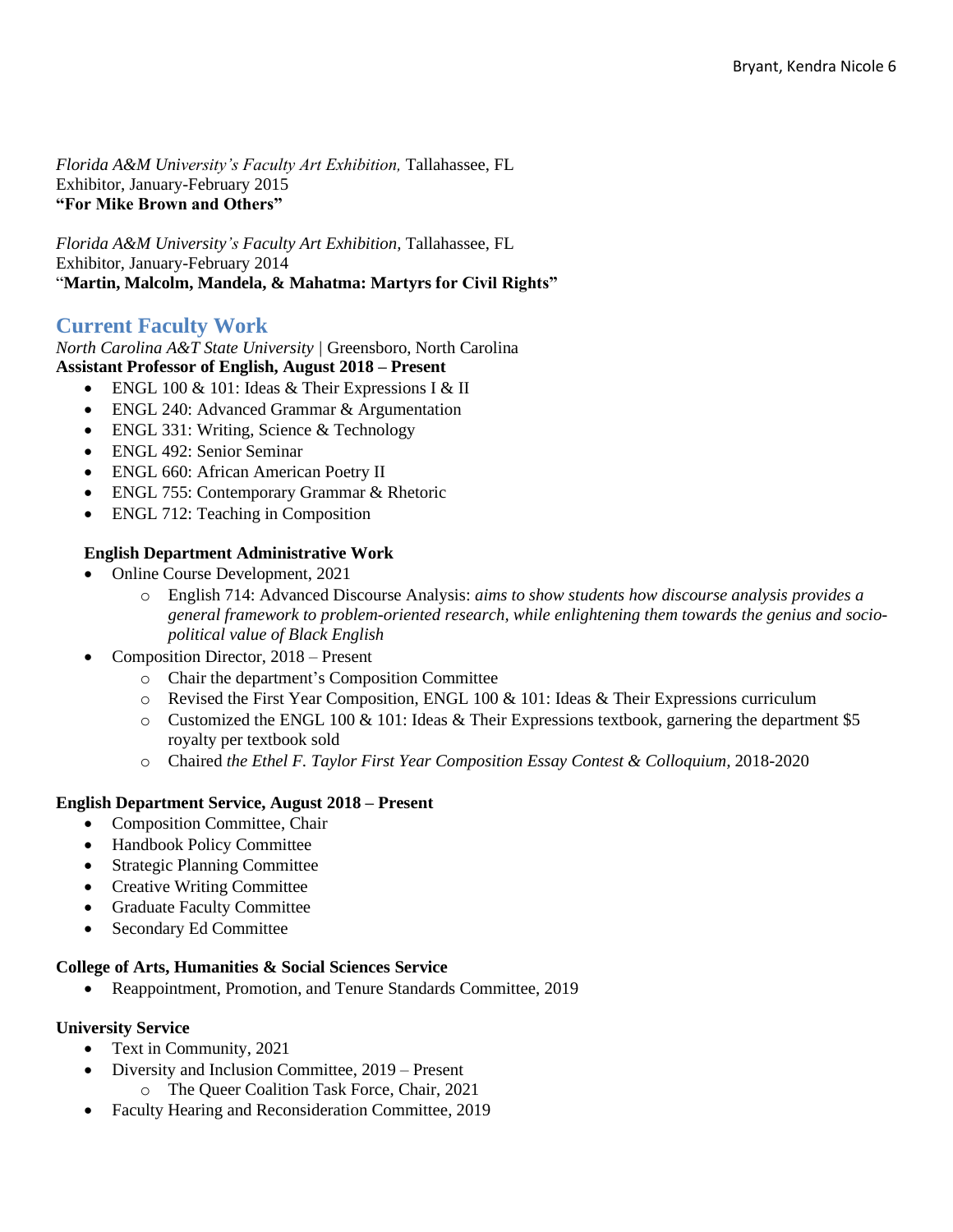#### **Extramural Funding**

• \$7,000+ departmental royalties earned from student purchases of *The Aggie Writer*, MacMillan Publishers, 2020, compiled for North Carolina A&T State University's ENGL 100: *Ideas & Their Expressions I* course, which includes over 20 percent original content, 2020

# **Previous Faculty Work**

*Florida International University* | Miami, Florida **Instructor of Writing & Rhetoric, August 2017 – August 2018**

- ENC 1101 & 1102: Writing & Rhetoric I & II
- ENC 2304: Writing for Transfer Students

*University of North Georgia, Oconee* | Watkinsville, Georgia **Assistant Professor of English, August 2016 – August 2017**

- ENGL 1101 & 1102: English Communication I & II
- ENGL 2135: African-American Literature
- ENGL 2230: Intermediate Composition

## **English Department Service**

- First Year Composition Committee, 2017
- Joint and Dual Enrollment Committee,  $2016 2017$

#### *Florida A&M University* | Tallahassee, Florida

#### **Assistant Professor of English**, **August 2012 – August 2016**

- ENC 1101 &1102: Freshman Communicative Skills I & II
- ENC 2300: Improving Writing
- ENC 3243: Technical Report Writing
- ENC 3320: Advanced Composition
- JOU 1005: Language Skills for Media Professionals
- PGY 3610: Photojournalism
- JOU 4181: Public Affairs Report Writing
- SLS 1101: Student Life Skills

#### **Department Administrative Work**

- Interim Director of Composition, 2014-2015
	- o Revised course and performance objectives to meet State, GEAC, and WAC mandates
	- o Secured textbook adoptions (Bedford & Pearson) that correspond with Departmental & State objectives
	- o Edited customized ENC 1102 reader generating Department a \$10 royalty per textbook sold
	- o Organized and led bi-weekly Composition Studies Committee meetings

#### **Department Service**

- Composition Studies Committee, Interim Chair, 2014-2015
- Student Literary Guild, Advisor, 2013-2015
	- o Founded and led the *Eileen Warner Memorial Book Drive*, which collected & donated over 400 books to FAMU DRS, the university's high school
	- o Reestablished *Black Phoenix*, a student literary magazine that was inactive since 1989
- Retention and Recruitment Committee, 2013-2014
- *caKe: A Journal of Poetry and Art*, 2013-2014
	- o Secured a written interview with sci-fi author Tananarive Due, Spring 2013, vol. 7
- Lambda Iota Tau Honors Society Faculty Committee, 2014-2016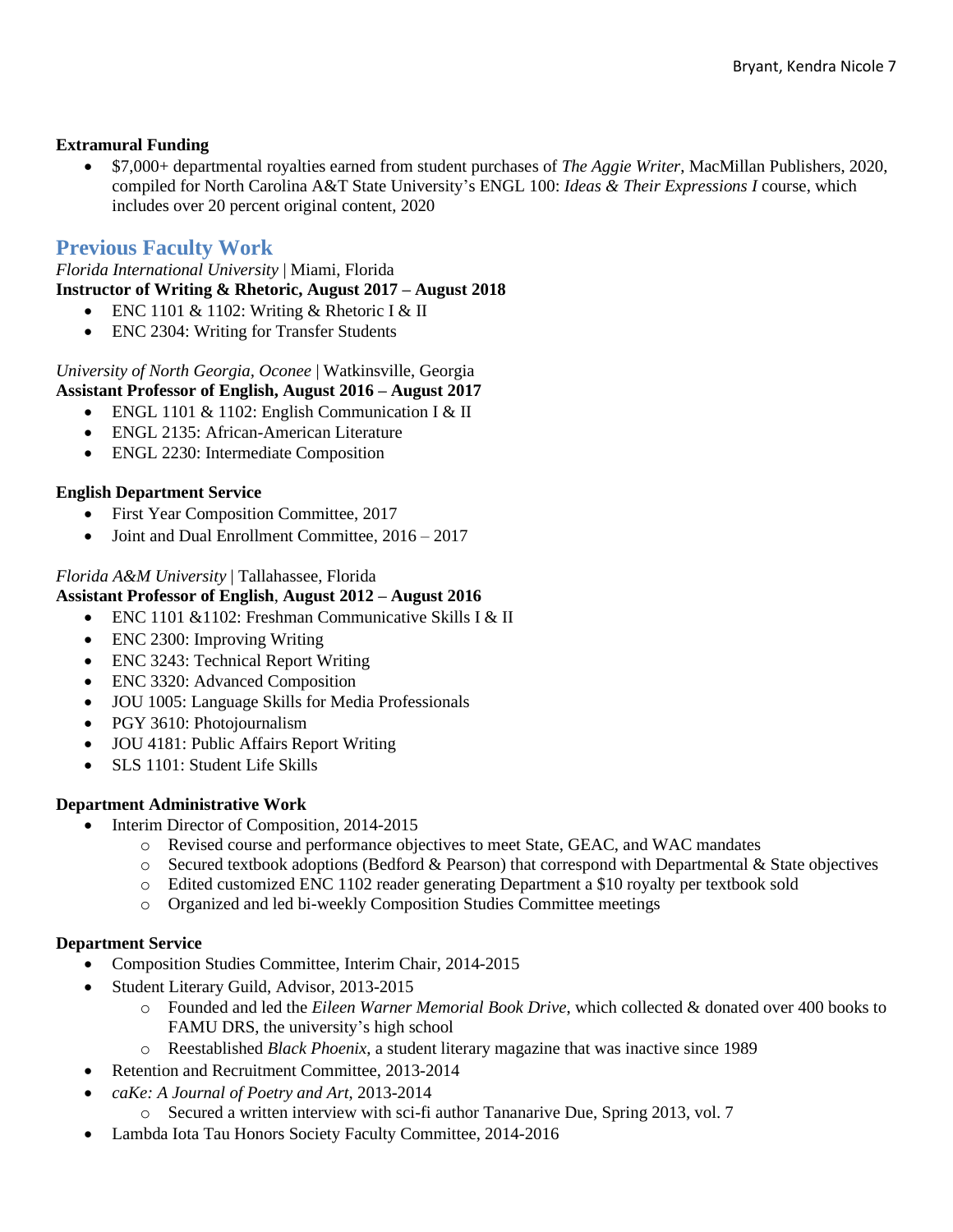#### **College Service**

- College of Social Sciences Arts and Humanities, *Artists in Bloom Festival*, Spring 2015 & 2016
	- o Organized faculty panel: *"How to Get away with Murder: Annalise Keating and the Black Aesthetic"*
	- o Facilitated Spring *Eileen Warner Memorial Book Drive* (collected 100 books, 2015)
- Writing Resource Center
	- $\circ$  Spearheaded a faculty roundtable discussion & University-wide lecture with leading composition theorist and educator, Andrea Lunsford, Spring 2016

#### **University Service**

- Quality Enhancement Program (QEP) Summer Reading Committee, 2014
- LGBTQA Fact Finding Committee
- SPECTRUM: FAMU's LGBTQA Student Pride Union, Advisor, 2014-2015
	- o Attended (w/four students) the National Black Justice Coalition's (NBJC) 2015 Emerging Leaders Day at the White House Conference for LGBTQ students

## **Curriculum Development | Research**

- Developmental Writing Program, QEP
	- o Restructured College Preparatory writing courses (wrote benchmarks & objectives, developed assignments, created standards, researched other programs)
- Freshman Communicative Skills, Department of English
	- o Revised and updated course and performance objectives to meet State mandates, University general education requirements, and Departmental goals
- Special Topics (Piloted) Courses, Department of English
	- o ENC 1101: Freshman Communicative Skills I: *Understanding Rhetoric & Composition w/Martin Luther King, Jr.*
	- o ENC 1102: Freshman Communicative Skills II: *Alice Walker Seminar*
- *WordPress*, Department of English
	- o Integrated *WordPress* (blogging) technology into Advanced Composition, Technical Report Writing, and Improving Writing courses, resulting in several refereed publications
	- *Tumblr*, School of Journalism & Graphic Communications
		- o Integrated *Tumblr* technology as an online photo portfolio into a Photojournalism course

#### **Extramural Funding**

• \$8,000+ departmental royalties earned from student purchases of *Writing from the Hill*, compiled for Florida A&M University's ENGL 1101: *Freshman Communicative Skills* II course, which earned \$10 per book sold; \$3 per custom Lunsford handbook sold was also earned, thus resulting in nearly a 60% increase in department royalties earned from previous years, 2016

# **Other Teaching Experience**

*School of Journalism & Graphic Communications, Florida A&M University,* Tallahassee, Dow Jones's High School Multimedia Summer Camp Workshop

**Instructor**, Summers 2013, 2014, 2016

- Created two-week long writing curriculum for high school students
- Trained high school students to use *WordPress* and other multimedia to produce an online newspaper
	- o <https://famuenvironmentalists.wordpress.com/>
	- o <https://famsjgc.wordpress.com/>
- Assisted students in basic newswriting and reporting skills

*North Miami Beach Senior High School,* Miami, Florida

**10-12th Grade English Language Arts Teacher**, January 2003 – August 2007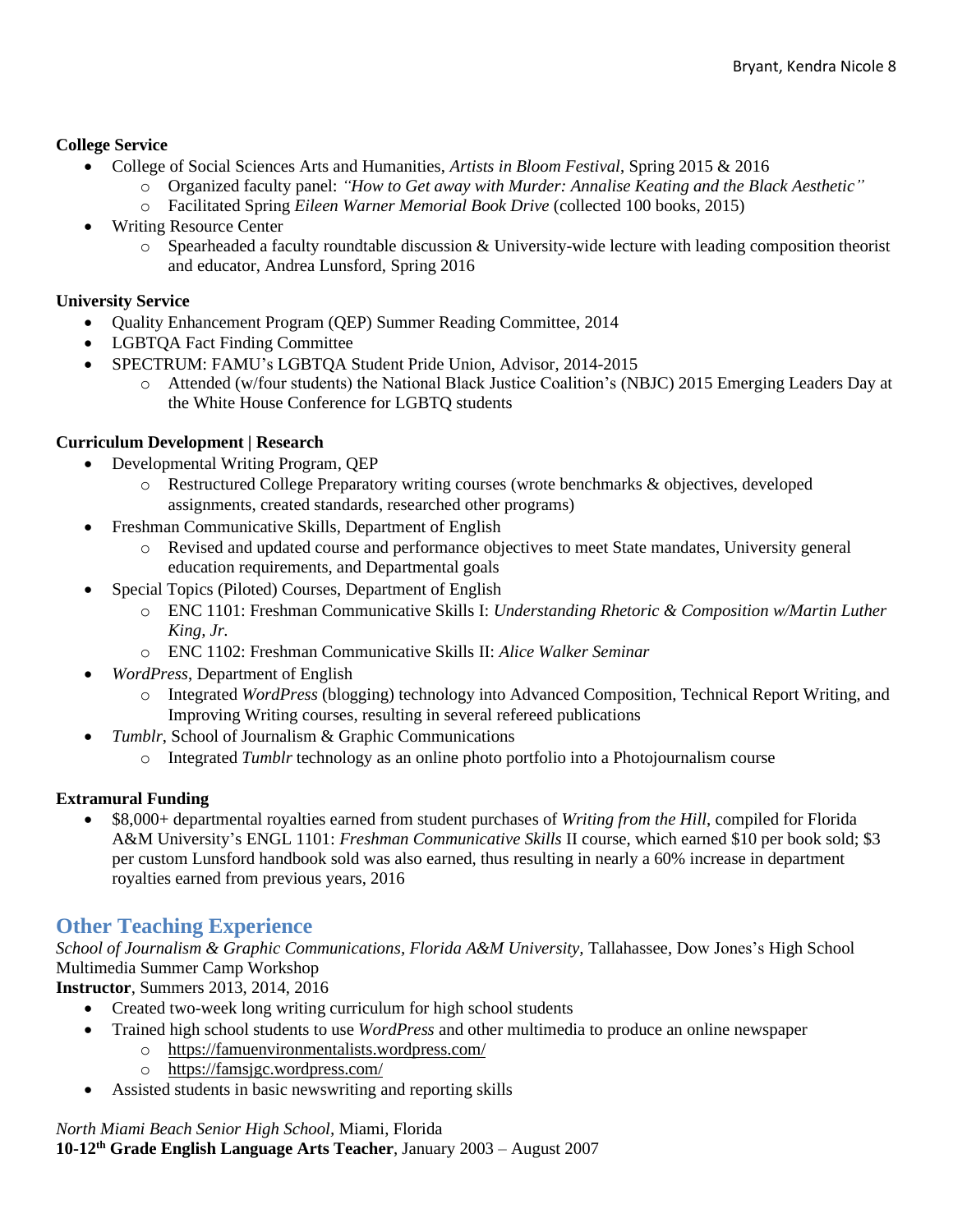- $\bullet$  12<sup>th</sup> grade British Literature
- $\bullet$  10<sup>th</sup> grade World Literature
- $9-12<sup>th</sup>$  grades Creative Writing
	- o Founded & sponsored S.T.A.R. (Students Teaching a Revolution) Poetry Troup, which resulted in one student attending the 2007 *Brave New Voices* Poetry Slam
- Intensive Reading/Florida Comprehensive Assessment Test (FCAT) Prep
- Advanced Placement (AP) Language Arts & Composition

# **Grants, Awards, & Acknowledgments**

- College of Arts, Humanities & Social Sciences, *Teaching Excellence Award for Junior Faculty*, North Carolina A&T State University, Fall 2021
- Advance Institutional Transformations (IT) STEM's Women's In-Residence Writing Retreat, "The Power of Partnership: Elevating Scholarly Productivity Through Collaboration," North Carolina A&T State University, Fall 2021
- *Furious Flower Fellowship* (\$750), James Madison University, Summer 2019
- Advance Institutional Transformations (IT) STEM's Women's In-Residence Writing Retreat, "The Power of Persistence: Pushing through the Barriers to Scholarly Writing," North Carolina A&T State University, Summer 2019
- *Faculty Start-Up Research Grant* (\$7,500), North Carolina A&T State University, Fall 2018
- *Department of English Travel Grant* (\$1,055.74), University of North Georgia, October 2016
- *A&M Magazine*. "'Freedom Writer': FAMU English Professor Empowers Students to Tell Their Stories." Article by Dominique Davis. Spring 2016. pp. 44-45.
- *Office of Academic Affairs Travel Grant* (\$1,280), Florida A&M University, February 2016
- Teaching Award Nominee, Office of Academic Affairs, Florida A&M University, March 2014
- *Tallahassee Democrat*. "Group aims to spark interest in reading." Article by Jordan Culver. Fall 2013. p. 1B
- *Tallahassee Democrat*. "A look into college life: Students spend educational week at FAMU School of Journalism day camp." Article by Jordan Culver. Summer 2013. pp. 1B, 6B.
- *Harry S. Newman Award for Academic Promise* (\$2,000), University of South Florida, April 2012
- *Margaret Walker Creative Writing Award* (\$500), College Language Association, May 2012
- *Alma Bryant Scholarship for Outstanding Rhetoric & Composition Student* (\$250), University of South Florida, April 2011
- *Audre Lorde Scholarship* (\$2,500), ZAMI, Inc., Atlanta, September 2008
- *Rookie Teacher of the Year,* Miami Dade County Public School's United Teachers of Dade, April 2005

# **Professional Development**

- Furious Flower Poetry Center's <sup>1</sup> *Groundwork: The Legacy of Poet and Editor Haki Madhubuti*, June 2021 (Virtual)
- North Carolina A&T State University Instructional Workshops
	- o CL<sup>2</sup> -060: *Culturally Responsive Pedagogies*
	- o CL-091: *Designing Assessment Using Rubrics & Checklists*
	- $\circ$  ITTD<sup>3</sup> Zoom Training
	- o *Creating Engaged & Effective Discussion Online*
	- o CL-057: *Creating Goals & Objectives for Significant Learning*
	- o Diversity & Inclusion Professional Development Series I & II

 $1$  The Furious Flower Poetry Center is housed at James Madison University, VA, and is grounded on celebrating and teaching Black poetry.

<sup>&</sup>lt;sup>2</sup> CL refers to NCA&T's Center for Leadership & Organizational Excellence.

<sup>3</sup> ITTD refers to NCA&T's Instructional Technology Training and Development.